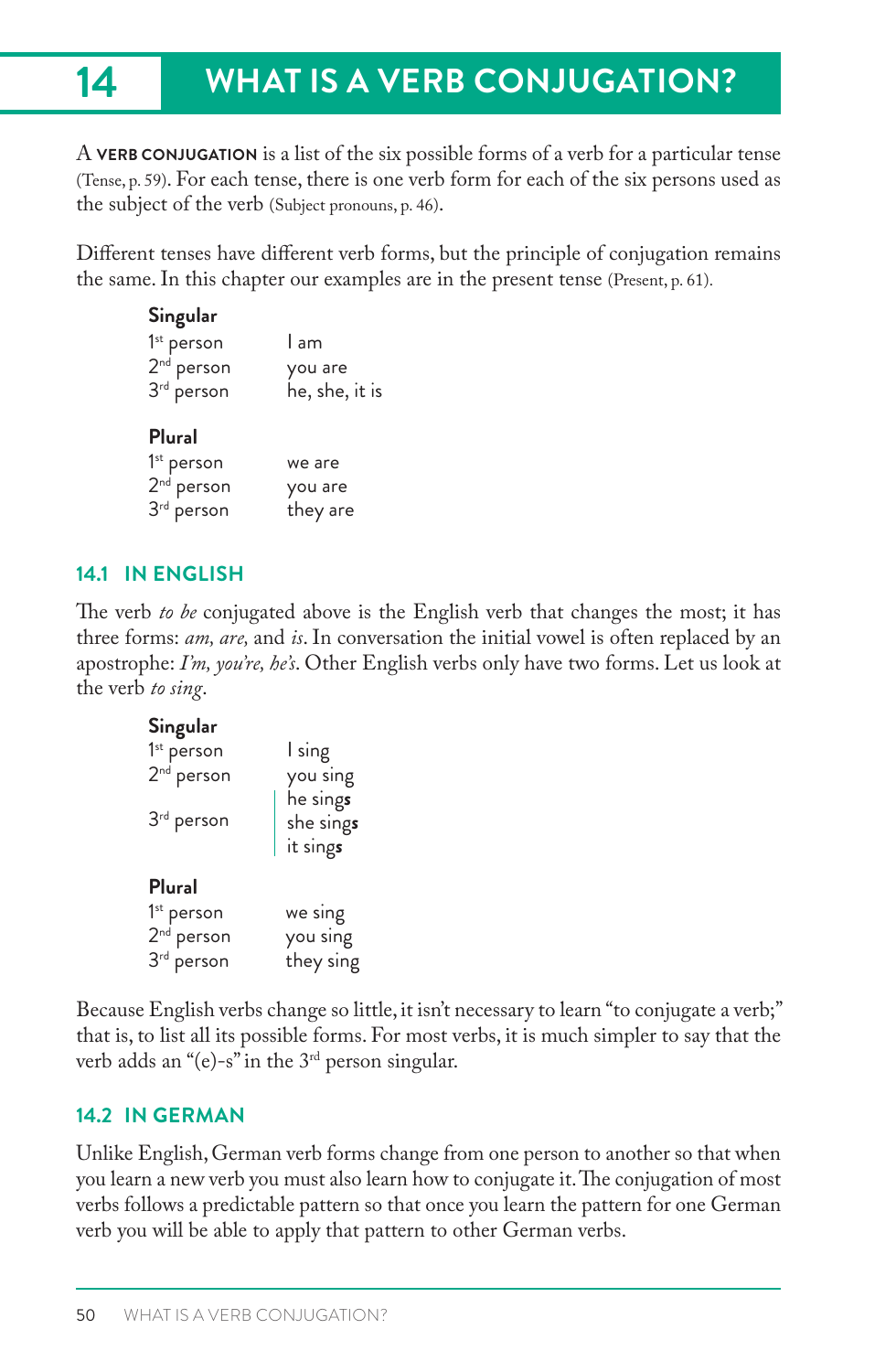#### **CATEGORIES OF GERMAN VERBS**

A German verb is composed of two parts, a stem and an ending.

- **THE STEM** the part of the verb left after dropping the final **-en** from the infinitive (or with a few verbs like tun *to do* and **ändern** *to change* by dropping the final -n).
- **THE ENDING** the part of the verb that is added at the end of the stem and that corresponds to the grammatical person.

| <b>Infinitive</b> | <b>Stem</b> | <b>Ending present tense</b> |                                  |  |
|-------------------|-------------|-----------------------------|----------------------------------|--|
| singen            | $s$ ing-    |                             | ich singe $(1^{st}$ pers. sing.) |  |
| machen            | mach-       | du mach <b>st</b>           | $(2nd$ pers. sing.)              |  |
| komm <b>en</b>    | komm-       | sie komm <b>t</b>           | $(3rd$ pers. sing.)              |  |

Listed below is the terminology used to categorize German verbs according to the changes in the stem. You will notice that some verbs belong to more than one category.

**WEAK VERBS** (sometimes called **REGULAR VERBS**) — verbs that keep the same stem throughout the different tenses. For example, wohnen, wohnte, gewohnt (live, lived, *lived*).

**STRONG VERBS** (sometimes called **IRREGULAR VERBS**) — verbs whose stem vowel changes to indicate different tenses. For example, singen, sang, gesungen (*sing, sang*, *sung*). Note that strong verbs are not exactly irregular—they belong to a limited number of verb groups with similar patterns of vowel changes.

**STEM-CHANGING VERBS** – verbs whose stem vowel changes in the 2<sup>nd</sup> and 3<sup>rd</sup> person singular of the present tense. For example, **lesen** *(to read)*, **du liest**, **er liest** *(you read, he reads*). The stem change can also be the addition of an umlaut over the vowel. For examples, **fahren** *(to travel),* **du fährst, er fährst** *(you travel, he travels).*

Some verbs belong to the two above categories: for instance, **geben** *(to give*) is a stem-changing verb since the stem vowel changes from **-e**- to **-i-** in the 2nd and 3rd person singular in the present tense; it is also a strong verb since the stem vowel changes from **-e-** to **a-** depending on the tense.

**MIXED VERBS —** verbs that have elements of both weak and strong verbs. Many common verbs are mixed verbs: **bringen** *(to bring)*, **kennen** *(to know)*, **denken** *(to think)*.

When you learn a new verb, memorize in which category it belongs so that you can conjugate it correctly.

Note: The English verb system also includes weak, strong, and mixed verbs which can be recognized by the similar conjugation patterns (weak: *play-played*, strong: *sing-sang*, mixed: *bring, brought*). While not every pair of verbs in both languages will always share the same pattern, they usually do and it helps to recognize the similarities.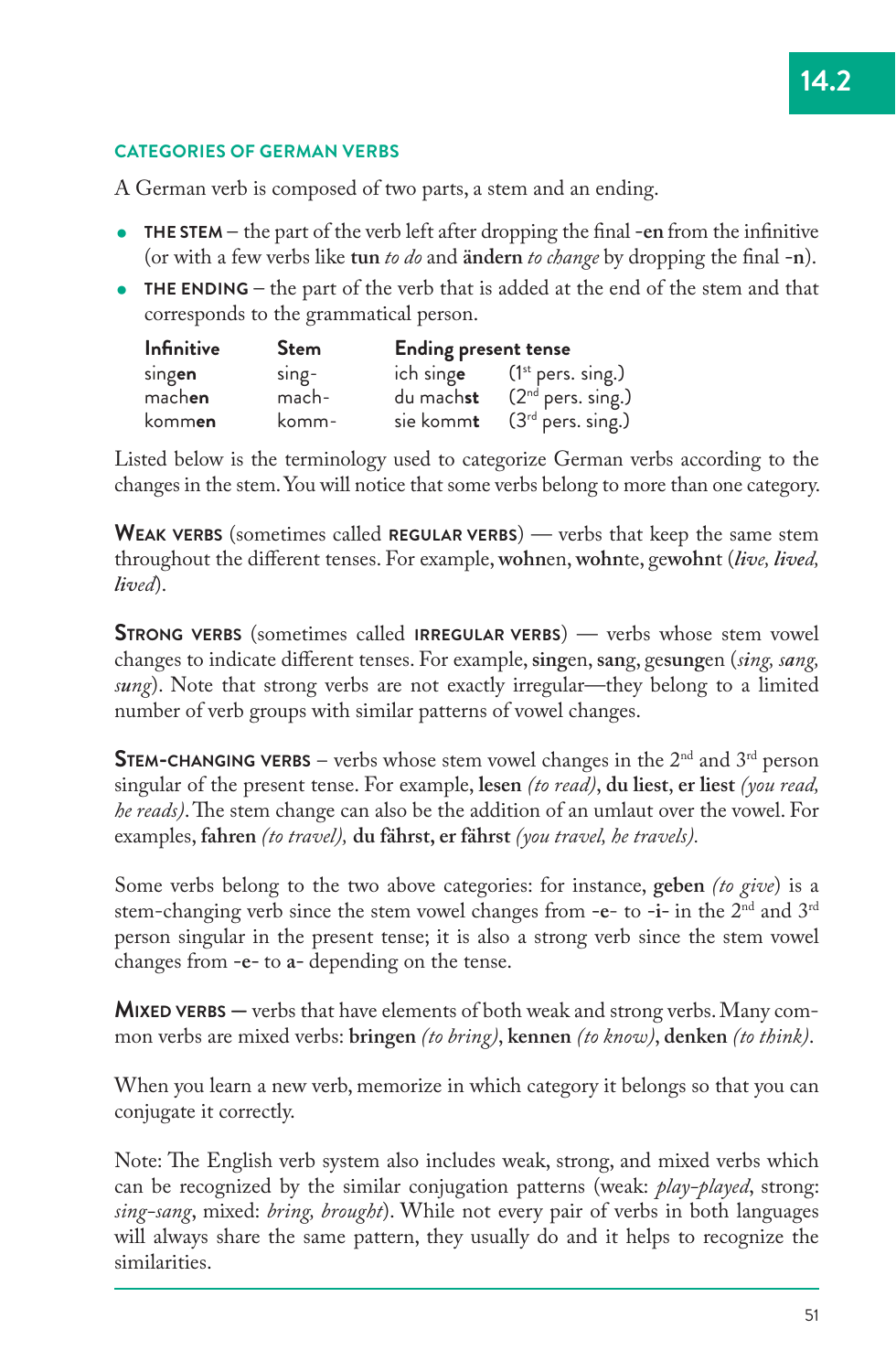#### **HOW TO CONJUGATE A VERB**

Here are the steps to conjugate the regular verb **machen** *(to make)* in the present tense.

**1.** Find the verb stem by removing the infinitive ending.

```
INFINITIVE: machen o STEM: mach-
```
**2.** Add the ending that agrees with the subject. Weak and strong verbs add the same endings in the present tense.

| Singular                        |                   |               |
|---------------------------------|-------------------|---------------|
| $1st$ person                    | ich mach <b>e</b> | I make        |
| 2 <sup>nd</sup> person familiar | du machst         | you make      |
|                                 | er mach <b>t</b>  | he, it makes  |
| 3 <sup>rd</sup> person          | sie macht         | she, it makes |
|                                 | es macht          | it makes      |
| Plural                          |                   |               |
| 1 <sup>st</sup> person          | wir machen        | we make       |
| 2 <sup>nd</sup> person familiar | ihr macht         | you make      |
| 3 <sup>rd</sup> person          | sie machen        | they make     |
| 2 <sup>nd</sup> person formal   | Sie machen        | you make      |
| (sing. & pl.)                   |                   |               |

As strong verbs are introduced in your textbook, either their entire conjugation or their principal parts will be given so that you will know how to conjugate them (Principal parts, p. 82). Be sure to memorize these forms, because many common verbs are irregular (**sein**, *to be;* **gehen**, *to go;* **werden,** *to become*, for example).

#### **CHOOSING THE CORRECT "PERSON"**

(Personal pronouns, p. 40)

In your textbook, the  $2<sup>nd</sup>$  person formal forms will either be listed after the  $2<sup>nd</sup>$  person familiar plural forms or after the  $3<sup>rd</sup>$  person plural form, as they are in the conjugation of the verb **singen** (*to sing*) below.

| Singular                        |           |               |
|---------------------------------|-----------|---------------|
| $1st$ person                    | ich singe | I sing        |
| 2 <sup>nd</sup> person familiar | du singst | you sing      |
|                                 | er singt  | he, it sings  |
| $3rd$ person                    | sie singt | she, it sings |
|                                 | es singt  | it sings      |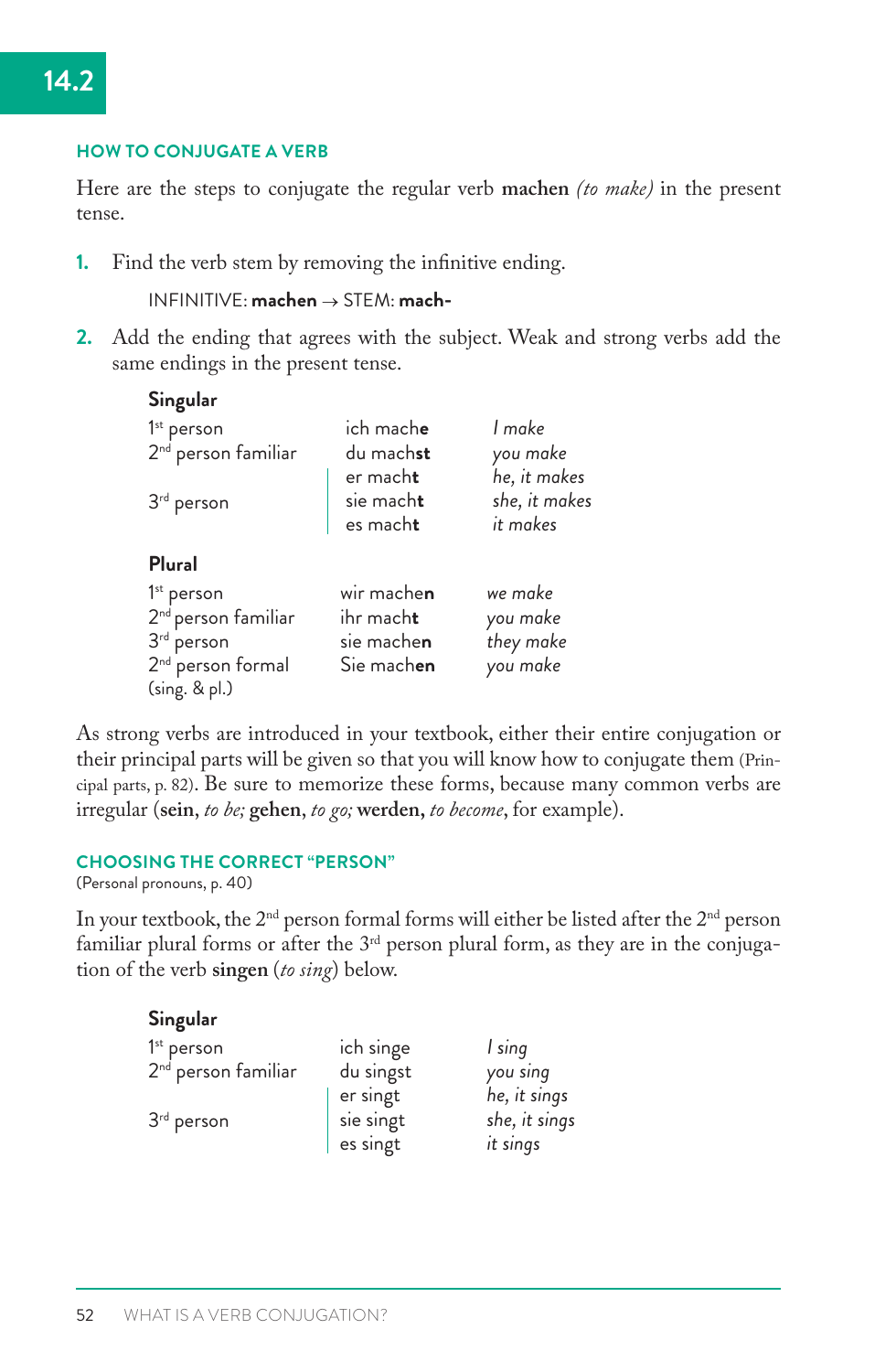#### **Plural** 1<sup>st</sup> person wir singen *we sing* 2nd person familiar ihr singt *you sing* 3rd person sie singen *they sing* 2<sup>nd</sup> person formal (sing. & pl.) Sie singen *you sing*

To choose the proper verb form, it is important to identify the person and the number of the subject.

**1**<sup> $\text{F}$  **PERSON SINGULAR** – The subject is always **ich** *(I)*. Notice that **ich** is not capitalized</sup> unless it is the first word of a sentence.

> **Ich** singe leise. *I sing softly.* Leise singe **ich**. *Softly I sing.*

**2ND PERSON SINGULAR FAMILIAR —** !e subject is always **du** (*you*).

Katrin, **du** singst gut. *Katrin, you sing well.*

**3<sup>RD</sup> PERSON SINGULAR** – The subject can be expressed in one of three ways:

• the  $3^{rd}$  person singular masculine pronoun **er** *(he* or *it)*, the feminine pronoun sie *(she* or *it),* and the neuter pronoun **es** *(it)*

**Er** singt schön*. He sings beautifully.* **Sie** singt schön. *She sings beautifully.* **Es** singt schön. *It sings beautifully.*

a proper noun

**Anna** singt gut. *Anna sings well.*

**Der Fischer Chor** singt gut.

*The Fischer choir sings well.*

Since the proper noun could be replaced by the pronoun *he, she* or *it* (**er, sie**, or **es**), you must use the 3rd person singular form of the verb.

a singular common noun

**Der Vogel** singt. *The bird sings.*

**Die Geige** singt. *The violin sings.*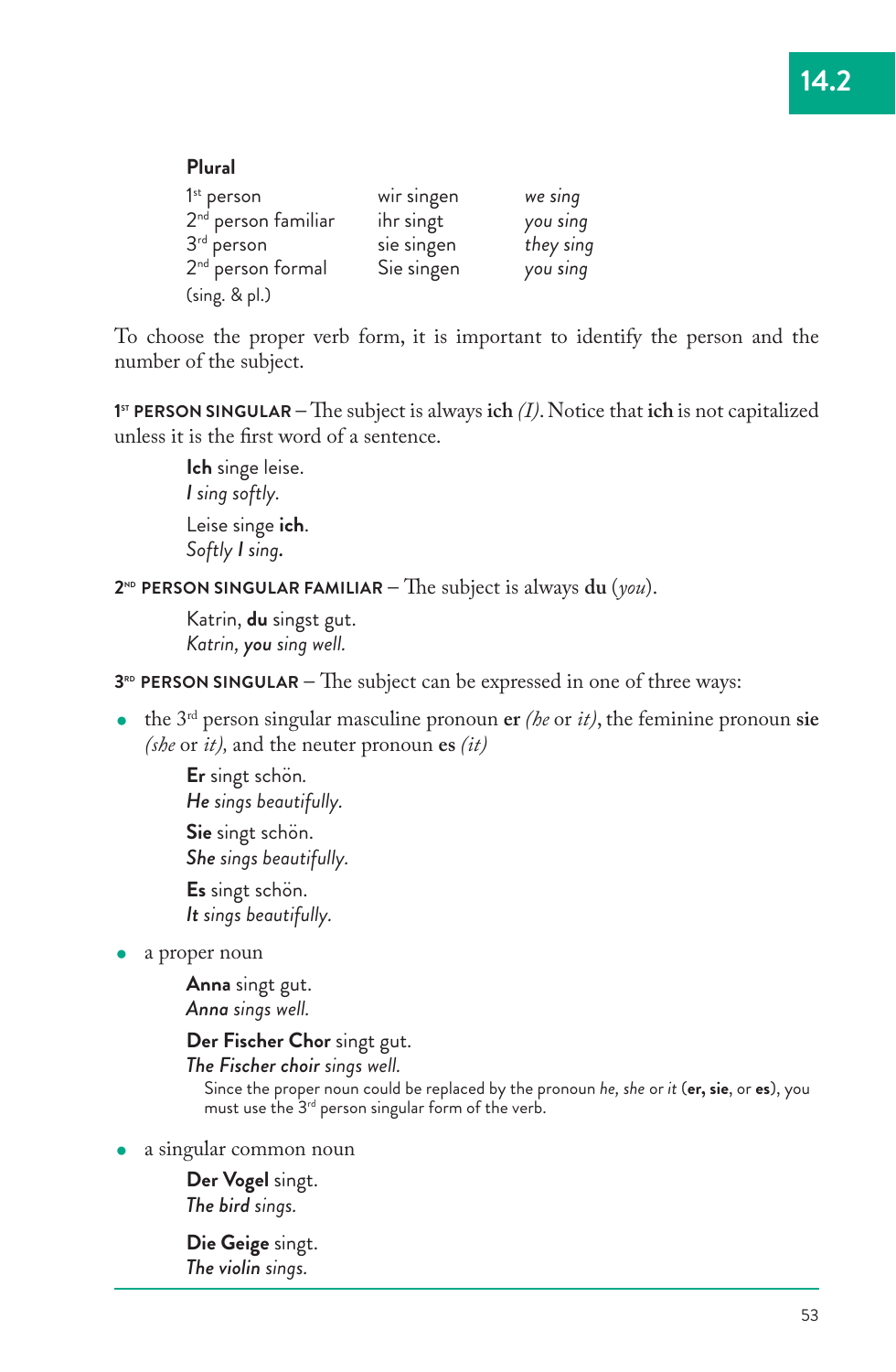#### **Das Kind** singt.

#### *The child sings.*

Since the common noun could be replaced by the pronoun *he, she* or *it* (**er, sie**, or **es**), you must use the 3rd person singular form of the verb.

**1<sup>st</sup> PERSON PLURAL** – The subject can be expressed in one of two ways:

the 1st person plural pronoun **wir** *(we)*

**Wir** singen gut. *We sing well.*

a multiple subject in which the speaker is included

#### **Axel, Lukas, Ingrid und ich** singen gut.

#### *Axel, Lukas, Ingrid and I sing well.*

Since the subject could be replaced by the pronoun *we* (wir), you must use the l<sup>st</sup> person plural form of the verb.

#### **2ND PERSON PLURAL FAMILIAR —** !e subject is always **ihr** *(you).*

Ingrid und Lukas, singt **ihr** auch?

*Ingrid and Lukas, do you sing too?*

Since the subjects *Ingrid* and *Lukas* (whom you would address with the 2<sup>nd</sup> person familiar individually), could be replaced by the pronoun *you* (**ihr**)*,* you must use the 2nd person plural familiar form of the verb.

**2ND PERSON FORMAL (SINGULAR AND PLURAL) —** !e subject is always **Sie** *(you).*  Notice that **Sie** is always capitalized regardless of its position in a sentence.

> Frau Meier, wollen **Sie** heute nicht singen? *Mrs. Meier, do you not want to sing today?*

Herr und Frau Meier, singen **Sie** gern zusammen?

*Mr. and Mrs. Meier, do you like to sing together?*

Since the subjects Mr. and Mrs. Meier (whom you would address with the 2<sup>nd</sup> person formal individually or together) could be replaced by the pronoun *you* (**Sie**), you must use the 2<sup>nd</sup> person formal form of the verb.

**3<sup>RD</sup> PERSON PLURAL –** The subject can be expressed in one of three ways:

the 3rd person plural pronoun **sie** *(they)*

**Sie** singen im Chor. *They sing in the choir.*

a plural noun

**Die Kinder** singen im Chor.

*The children sing in the choir.*

The plural noun could be replaced by the 3rd person plural pronoun *they* (**sie**), you must use the 3<sup>rd</sup> person plural form of the verb.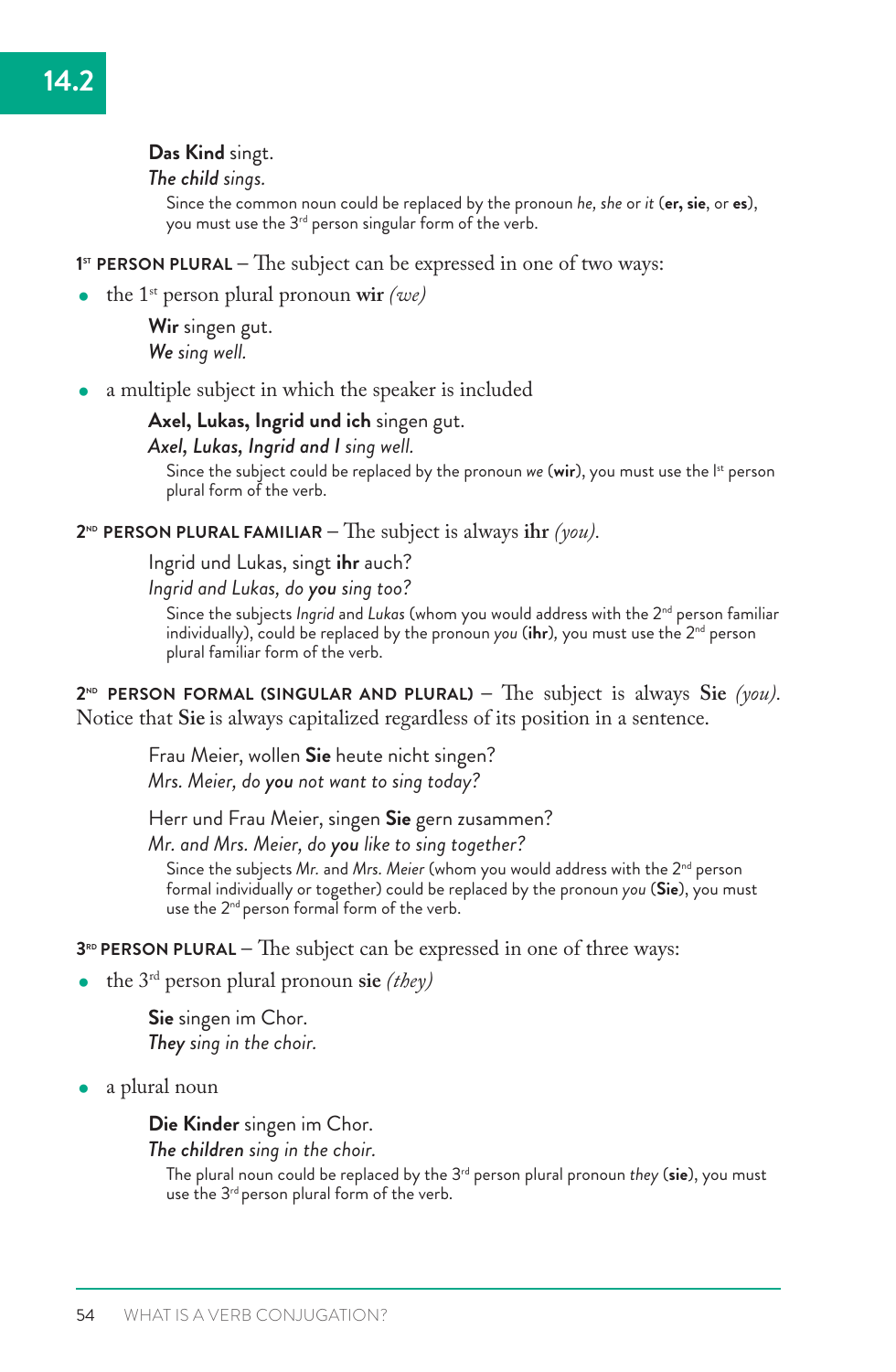two or more proper or common nouns

**Lukas und Ingrid** singen ein Duett. *Lukas and Ingrid sing a duet.*

**Die Gläser und Teller** sind auf dem Tisch.

*The glasses and plates are on the table.*

The nouns could be replaced by the 3rd person plural pronoun *they* (**sie**), you must use the 3<sup>rd</sup> person plural form of the verb.

# **STUDY TIPS VERB CONJUGATIONS**

# **Pattern**

 $(1)$  Start by looking for a pattern within the conjugation of the verb itself. For example, let's find a pattern in the conjugation of **wohnen**.

| ich wohne       | wir wohnen            |
|-----------------|-----------------------|
| du wohnst       | ihr wohnt             |
| er/sie/es wohnt | sie wohnen/Sie Wohnen |

What pattern do you see?

- all the forms start with the same stem: **wohn-** and **mach-**
- **ich** forms have an **-e** ending
- **du** forms have an **-st** ending
- **er/sie/es** and **ihr** have a **-t** ending
- **wir, sie** (pl.) and **Sie** have an **-en** ending

If you learn best with mnemonics, think of the regular conjugation pattern as the verb stem + **-e, -st, 10, 10** throughout the list; that is, **-e, -st, -t, -en, -t, -en** for **ich, du, er/sie/es, wir, ihr,** and **Sie/sie***.* Your teacher may also share this mnemonic in the form of "icky dust 10 10" **(ich -e, du -st, -t, -en, -t, -en).**

2 Whenever you learn a new verb, look for similarities with another verb. The pattern can be related to the consonant ending the stem. For example, let's look at **fin**d**en** *(to find),* **arbei**t**en** *(to work)* and **ö\$**n**en** *(to open).*

|  | ich finde wir finden   ich arbeite wir arbeiten   ich öffne wir öffnen         |  |
|--|--------------------------------------------------------------------------------|--|
|  | du findest ihr findet   du arbeitest ihr arbeitet   du öffnest ihr öffnet      |  |
|  | er findet sie/Sie finden er arbeitet sie/Sie arbeiten er öffnet sie/Sie öffnen |  |

What similarities and differences with regular verbs (see under 1 above) do you see?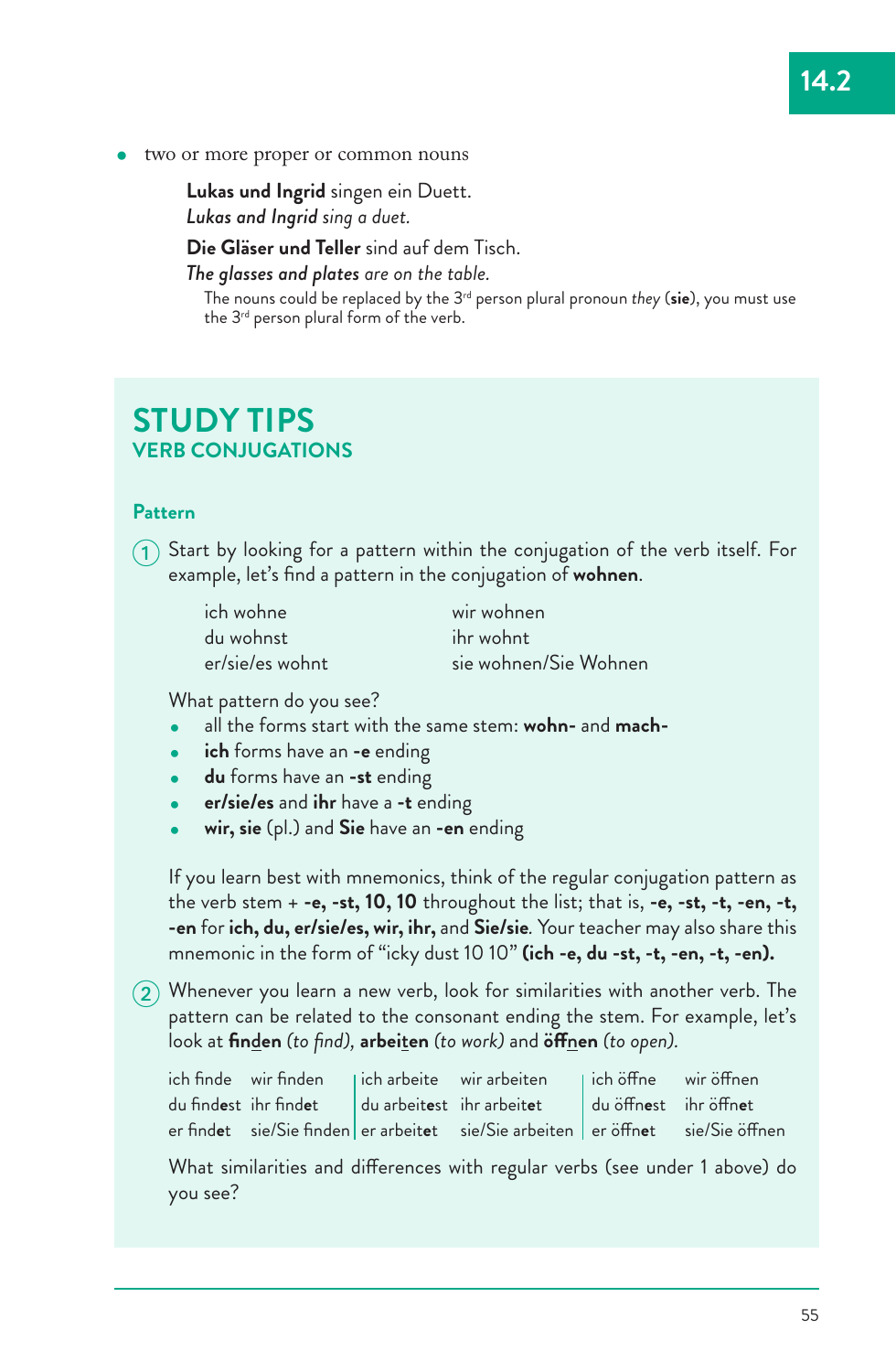the endings of the verb forms are the same, except for **du, er/sie/es** and **ihr** that insert an **-e** before the ending

The pattern can be related to the vowel of the stem. For example, let's look at three stem-changing verbs sehen *(to see),* schlafen *(to sleep)* and geben *(to give).*

ich sehe wir sehen | ich schlafe wir schlafen | ich gebe wir geben du s**ie**hst ihr seht du schl**ä**fst ihr schlaft du g**i**bst ihr gebt er sieht sie/Sie sehen er schläft sie/Sie schlafen er gibt sie/Sie geben

What similarities and differences with regular verbs (see under 1 above) do you see?

- the endings of all the verb forms are the same
- the stem vowel changes only in the **du** and **er/sie/es** forms
- vowels change in the same way in the **du** and **er/sie/es** forms
- $\binom{3}{3}$  In the conjugation of most regular and irregular German verbs, there are four forms that look like the infinitive of the verb and end in **-en** or **-n:** the 1st and  $3<sup>rd</sup>$  persons plural and the  $2<sup>nd</sup>$  person formal, singular and plural (Verbs, p. 29).
- $\overline{4}$ ) As new verb conjugations are introduced, more and more similarities and patterns will become evident. Take the time to look for them.

# **Flashcards**

Create a card for each verb to memorize its meaning and conjugation pattern. On the German side, write the infinitive form and the following information as appropriate:

1 If it is a stem-changing verb, indicate its type  $(a \rightarrow a; e \rightarrow i; e \rightarrow ie)$  in parentheses.

| fahren (a $\rightarrow$ a) | to drive |
|----------------------------|----------|
| geben (e $\rightarrow$ i)  | to give  |
| lesen $(e \rightarrow ie)$ | to read  |

- 
- 2 If the verb requires a spelling change in the **du** or **er/sie/es** endings owing to particular consonant combinations, write the form in parentheses and underline the spelling change.

| reden (er redet)           | to talk  |
|----------------------------|----------|
| arbeiten (er arbeitet)     | to work  |
| tanzen (du tan <u>z</u> t) | to dance |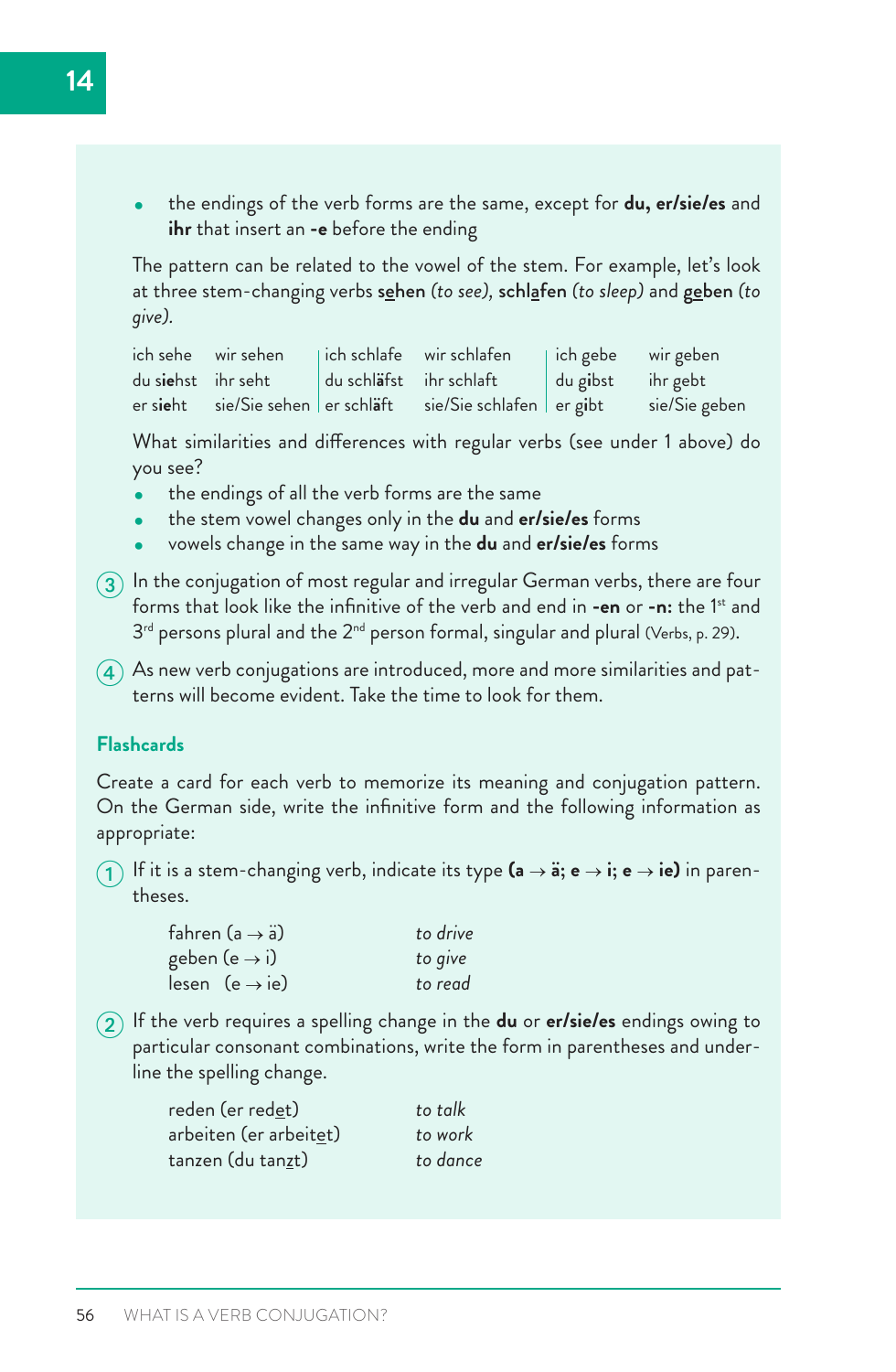# **Practice**

- $\Omega$  Learn the different forms of a verb by writing them down (always using the subject pronoun). Repeat until you can write the correct forms without referring to your textbook.
- $\Omega$  Practice using the various forms out of order, so that if you are asked a question you can respond without going through the entire pattern.
- $\Omega$  Be sure to do the exercises that follow the introduction of a new conjugation. When you've finished, refer to your textbook or answer key to make corrections. Mark the mistakes and corrections with a colored pen so that they stand out and you can concentrate on them when you review.
- $\left( \widehat{4} \right)$  Write your own sentences using the different forms of the verb. See also Study Tips, p. 84.